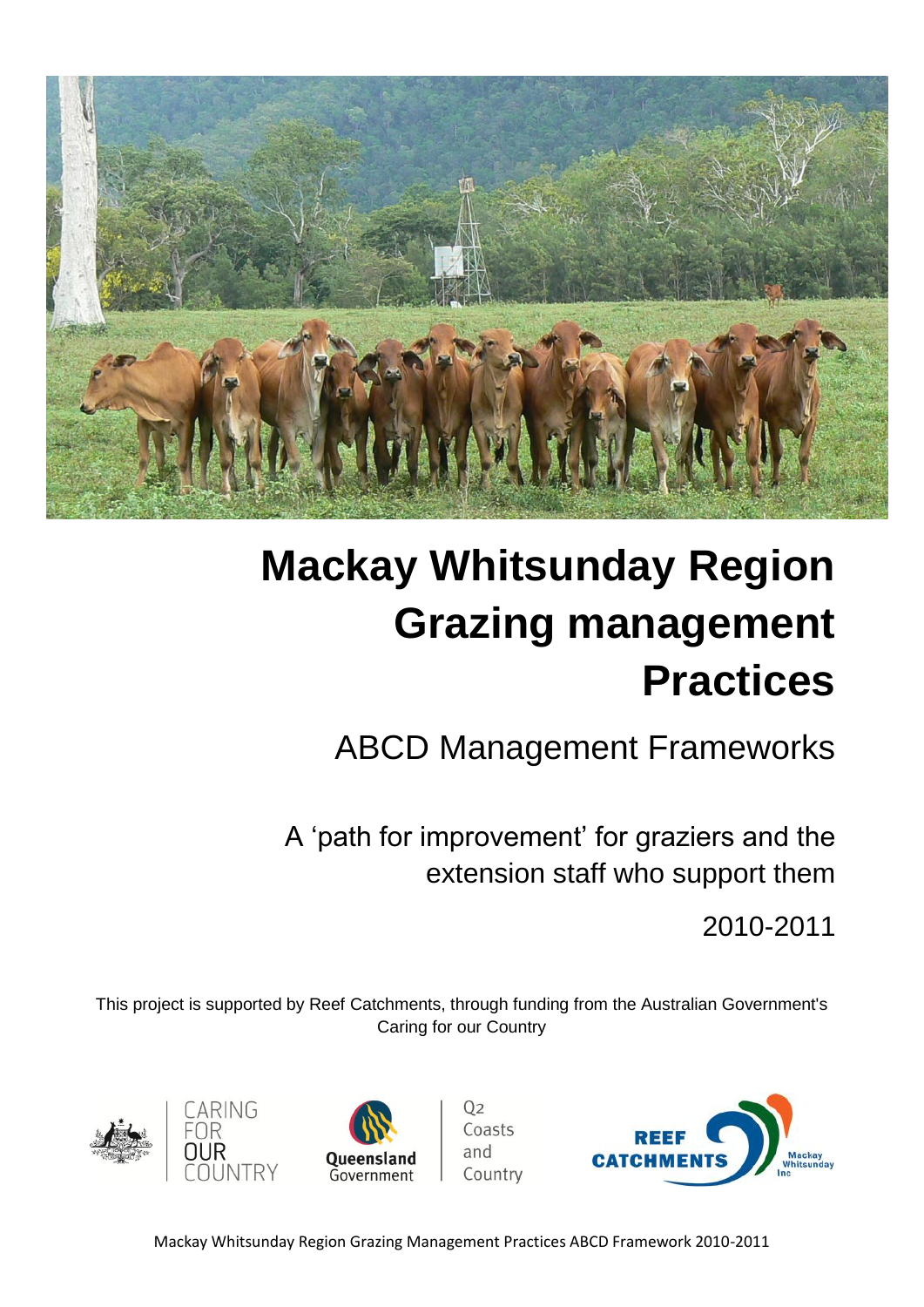The *Mackay Whitsunday grazing management practices: ABCD management frameworks* document has been designed to support the identification and validation of grazing management practices that can improve both freshwater and marine water quality and ecosystem health as identified in the Water Quality Improvement Plan (WQIP), (Drewry, J., Higham, W., Mitchell, C. 2008). A pivotal stage in the WQIP process was the development of the ABCD framework. The ABCD framework was designed to highlight and facilitate communication about the different levels or standards of management practice (as opposed to resource condition) within the grazing industry for different water quality parameters (i.e. sediment, nutrients and chemicals). The classification provides a definition and a scale of improvement from

dated to current best practice through to future aspirational or 'cutting edge' practices.

Over time, changes in knowledge, technology, costs and market conditions may validate cutting-edge Aspirational practices so they eventually become Best management practices. If these practices are widely adopted and become the new industry standard, they may become Conventional practices within an ABCD framework. Considerable effort was undertaken to consult with grazing industry partners when developing the ABCD framework. However it must be noted that producers have identified there may be a need to adopt practices across several classification levels to successfully manage and operate their farming enterprise on a year to year basis.



While the focus of the outcomes associated with practices outlined in this document is toward the enhancement of end of catchment water quality and marine ecosystem health. The practices indentified must also be

quantified in terms of their economic and social benefits to the individual land managers and the broader community prior to being adopted as the most suitable practice solutions.

Mackay Whitsunday Region Grazing Management Practices ABCD Framework 2010-2011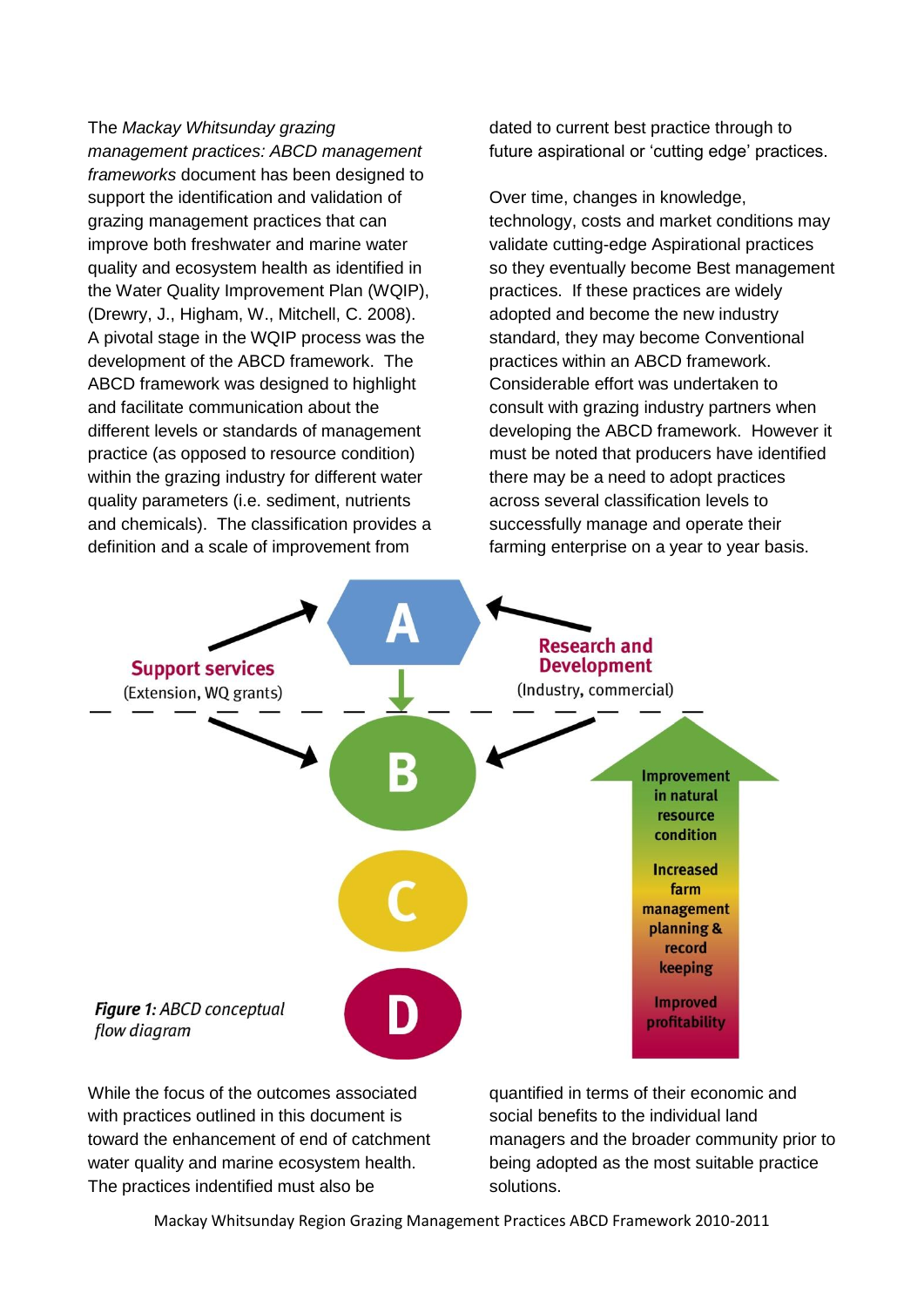**Table 1 Classes and definition of ABCD Framework for grazing management practices**

| <b>Class</b>                           | <b>Description of practice</b>                                                                                                                                                                                                                                                                                                                                                                  | <b>Effect on Resource</b><br>condition                                                                                                                                                                                                                                |
|----------------------------------------|-------------------------------------------------------------------------------------------------------------------------------------------------------------------------------------------------------------------------------------------------------------------------------------------------------------------------------------------------------------------------------------------------|-----------------------------------------------------------------------------------------------------------------------------------------------------------------------------------------------------------------------------------------------------------------------|
| <b>Aspirational</b>                    | New and innovative practices adopted by<br>graziers that require further validation to<br>determine industry wide environmental,<br>social and economic costs/benefits.<br>Validation requires R&D and if appropriate,<br>some validated practices will become<br>recommended BMP.<br>Development of Farm Management Plans<br>$\bullet$<br>and utilisation of new and innovative<br>technology. | Validated practices likely to<br>achieve medium to long term<br>target resource condition goals if<br>widely adopted.<br>Some practices may have good<br>environmental outcomes which<br>may not be universally endorsed<br>as feasible by industry and<br>community. |
| $\mathbf{B_{est}}$<br><b>practices</b> | Currently promoted practices referred to as<br>$\bullet$<br>'Best Management Practices'.<br>Widely promoted by industry to achieve<br>$\bullet$<br>current and future industry expectations and<br>community standards.<br>Development of Farm Management Plans<br>$\bullet$<br>and utilisation of common technology.                                                                           | Practice likely to achieve short to<br>medium target resource condition<br>goals if widely adopted.                                                                                                                                                                   |
| <b>Conventional</b>                    | Common practices widely adopted by<br>$\bullet$<br>industry but meet only basic current industry<br>expectations and community standards.                                                                                                                                                                                                                                                       | Practice unlikely to achieve short<br>term target resource condition<br>goals if widely adopted.                                                                                                                                                                      |
| Dated                                  | Practices superseded or unacceptable by<br>$\bullet$<br>current industry expectations and community<br>standards                                                                                                                                                                                                                                                                                | Practice likely to degrade<br>resource condition if widely<br>adopted                                                                                                                                                                                                 |

For the ABCD framework it is important to specify the current resource condition, resource condition targets, and timeframes, as well as the year of reference for the level of classification. This provides a common reference point and allows the framework to be used to communicate to water quality researchers, social scientists, economists, industry research and extension organisations, and land managers information on:

- The level of water quality improvement that can be achieved through improved management practices;
- The social and economic costs and benefits of adopting improved management practices;
- The level of adoption of management practices required to achieve the Water Quality Targets;
- The emphasis on the importance of detailed farm management planning and record keeping to achieving improved

resource management, rather than a single technology or individual practice;

 The type and scope of action such as Market Based Incentives (MBIs) required to achieve Water Quality Targets.

The ABCD framework classification descriptions for grazing are reviewed and updated to ensure:

- the wording of the classification descriptions match current industry terminology;
- resource condition indicators have been defined;
- the link between the resource condition indicators and the level of practice validated;
- actions required to move from one level of management to another level of management further defined.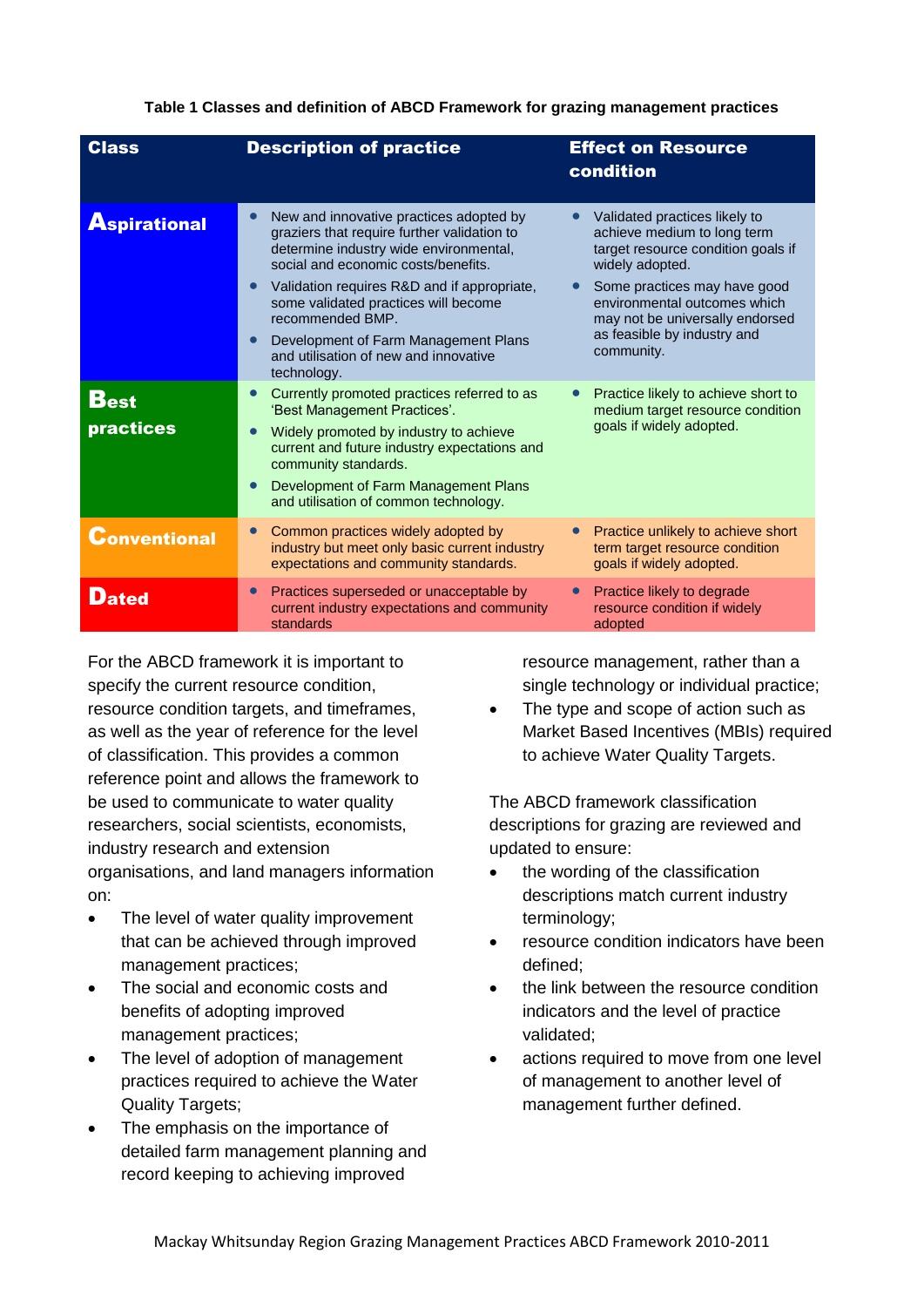Pasture management practices for grazing are summarised below. Current practice is likely to be a mix of all practices in the table

| <b>Dated Grazing Pasture Management</b><br>Practices that are superseded or unacceptable                                                                                                                                                                                                                                                                                                                                                                                                                                                                                                                                                                                                                                                                                                                                    | <b>Conventional Grazing Pasture</b><br><b>Management</b><br>Farming practices that meet minimum expectations                                                                                                                                                                                                                                                                                                                                                                                                                                                                                                                                                                                                                                                                    |
|-----------------------------------------------------------------------------------------------------------------------------------------------------------------------------------------------------------------------------------------------------------------------------------------------------------------------------------------------------------------------------------------------------------------------------------------------------------------------------------------------------------------------------------------------------------------------------------------------------------------------------------------------------------------------------------------------------------------------------------------------------------------------------------------------------------------------------|---------------------------------------------------------------------------------------------------------------------------------------------------------------------------------------------------------------------------------------------------------------------------------------------------------------------------------------------------------------------------------------------------------------------------------------------------------------------------------------------------------------------------------------------------------------------------------------------------------------------------------------------------------------------------------------------------------------------------------------------------------------------------------|
| Stocking rate exceeds pasture availability<br><b>Description:</b><br>No pasture monitoring.<br>1.<br>2.<br>Ground cover targets exceeded for most grazing land<br>types in most years.<br>No spelling.<br>з.<br>Regular survival supplementary feeding.<br>4.<br>5.<br>No weed control.<br>Lack of infrastructure to deal with stocking rate.<br>6.<br>No stock management / husbandry.<br>7.                                                                                                                                                                                                                                                                                                                                                                                                                               | Property specific - no differentiation between grazing<br>land types<br><b>Description:</b><br>1. Pasture management strategy based on the major<br>grazing land type.<br>2. Pasture monitoring conducted for the major grazing<br>land type.<br>3. Carrying capacity based on seasonal visual<br>assessment or set stocking rate (not recorded).<br>4. Occasional survival feeding.                                                                                                                                                                                                                                                                                                                                                                                            |
| <b>Resource Condition (one or more indicators):</b><br>Badly degraded.<br>1.<br>2.<br>Absence of 3P grasses.<br>Increasing areas of erodible bare ground.<br>3.<br>Increasing proportion of weeds.<br>4.                                                                                                                                                                                                                                                                                                                                                                                                                                                                                                                                                                                                                    | <b>Resource condition (one or more indicators):</b><br>General decline in perennial, palatable and productive<br>1.<br>(3P) grasses.<br>Increase in less desirable pasture species.<br>2.<br>Susceptible to erosion.<br>з.<br>Some increase in areas of bare ground.<br>4.<br>5.<br>Increased weed presence.                                                                                                                                                                                                                                                                                                                                                                                                                                                                    |
| <b>Best Practice Grazing Pasture Management</b><br><b>Currently promoted Best Management Practices</b>                                                                                                                                                                                                                                                                                                                                                                                                                                                                                                                                                                                                                                                                                                                      | <b>Aspirational Grazing Pasture Management</b><br>Innovative practices that require further validation                                                                                                                                                                                                                                                                                                                                                                                                                                                                                                                                                                                                                                                                          |
| Property specific – independent management of less<br>resilient grazing land types<br><b>Description:</b><br>1. Multiple pasture monitoring at critical times and<br>stocking rates adjusted accordingly and appropriate<br>nutrition action strategies implemented to maintain a<br>minimal level of ground cover.<br>Soil testing of land types and following recommended<br>2.<br>analysis / fertiliser regimes where appropriate.<br>Fencing to land types.<br>3.<br>New watering points where cattle are excluded from<br>4.<br>existing watering sources by fencing to land type.<br>Seasonal spelling.<br>5.<br>Monitoring grass: legume ratios.<br>6.<br><b>Resource Condition (one or more indicators):</b><br>Stability and improvement in 3P grasses.<br>1.<br>Managed weed presence (woody or otherwise).<br>2. | Property specific - independent management all<br>grazing land types<br><b>Description:</b><br>1.<br>Pasture management strategy based on all grazing<br>land types.<br>2. Carrying capacity based on consideration of longer<br>term climatic data for all grazing land types.<br>Stocking rates adjusted for all grazing land type to<br>3. .<br>achieve ground cover targets.<br>4. Geo-referenced soil testing and monitoring sites for<br>each land type and deficiencies remedied.<br>All grazing land types fenced where practical and<br>5. .<br>appropriate.<br>Pasture utilisation seldom exceeds sustainable<br>6.<br>thresholds.<br>Resource condition (all indicators at this level):<br>Good cover of 3P grasses.<br>1.<br>2.<br>Identified weed control program. |
| з.<br>Maintain or improve soil condition.                                                                                                                                                                                                                                                                                                                                                                                                                                                                                                                                                                                                                                                                                                                                                                                   | Minimal erosion, with management strategy in place.<br>3.<br>Minimal woodland thickening, with management<br>4.<br>strategy in place.                                                                                                                                                                                                                                                                                                                                                                                                                                                                                                                                                                                                                                           |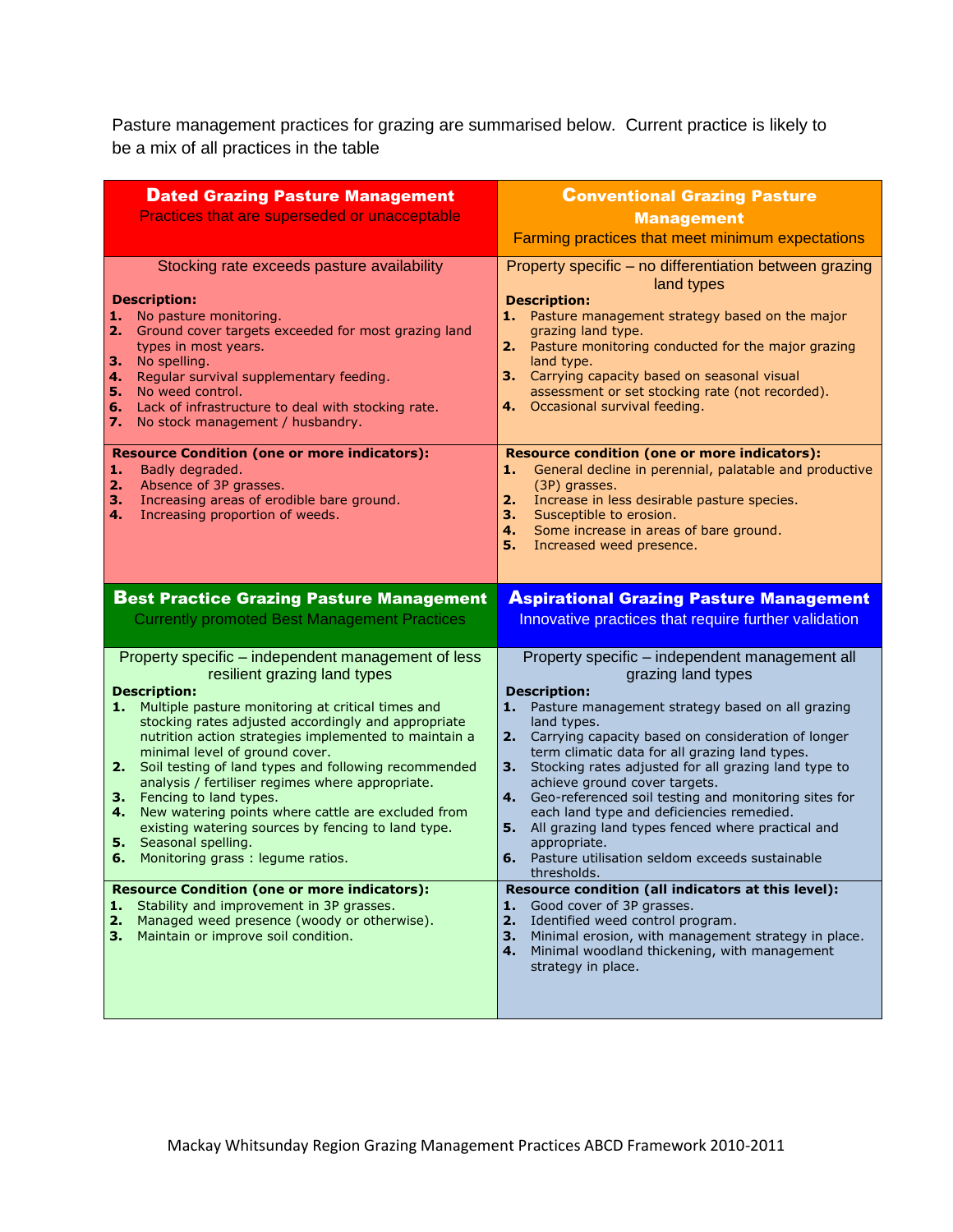Pasture spelling practices for grazing are summarised below. Current practice is likely to be a mix of all practices in the table.

| <b>Dated Grazing Pasture Spelling</b><br><b>Management</b><br>Practices that are superseded or unacceptable                                                                                                                                                                                                                                                                                                                                                                                                                                | <b>Conventional Grazing Pasture Spelling</b><br><b>Management</b><br>Farming practices that meet minimum expectations                                                                                                                                                                                                                                                                                                                                                                                                                                                            |
|--------------------------------------------------------------------------------------------------------------------------------------------------------------------------------------------------------------------------------------------------------------------------------------------------------------------------------------------------------------------------------------------------------------------------------------------------------------------------------------------------------------------------------------------|----------------------------------------------------------------------------------------------------------------------------------------------------------------------------------------------------------------------------------------------------------------------------------------------------------------------------------------------------------------------------------------------------------------------------------------------------------------------------------------------------------------------------------------------------------------------------------|
| No pasture spelling<br><b>Description:</b><br>1. Pasture spelling not used in the management of any<br>grazing land types.<br>Lack of internal fencing.<br>2. .<br><b>Resource Condition:</b><br>Badly degraded.<br>1.<br>Absence of 3P grasses.<br>2.<br>3.<br>Increasing areas of erodible bare ground.<br>4. Increasing proportion of weeds.                                                                                                                                                                                            | Pasture spelling for some grazing land types<br><b>Description:</b><br>1. One-off spell (wet season) - opportunity, not<br>planned.<br>2. Inadequate fencing and infrastructure.<br>3. De-stocking as a consequence of above.<br><b>Resource condition (one or more indicators):</b><br>1. General decline in perennial, palatable and<br>productive (3P) grasses.<br>2. Increase in less desirable pasture species.<br>3. Susceptible to erosion.<br>4. Some increase in areas of bare ground.<br>5. Increased weed presence.                                                   |
| <b>Best Practice Grazing Pasture Spelling</b><br><b>Management</b><br><b>Currently promoted Best Management Practices</b>                                                                                                                                                                                                                                                                                                                                                                                                                  | <b>Aspirational Grazing Pasture Spelling</b><br><b>Management</b><br>Innovative practices that require further validation                                                                                                                                                                                                                                                                                                                                                                                                                                                        |
| Pasture spelling for less resilient grazing land types<br><b>Description:</b><br>Pasture monitoring used to determine spelling (such<br>1.<br>as wet season spelling) used periodically in the<br>management of less resilient grazing land types.<br>Planned annual regime so as to better utilise country.<br>2.<br>Rotation based on seasonal conditions and pasture<br>З.<br>monitoring results.<br>Land types assessed and vulnerable types given<br>4.<br>more consideration.<br><b>Resource Condition (one or more indicators):</b> | Pasture spelling for all grazing land types<br><b>Description:</b><br>Pasture spelling (such as wet season spelling) used<br>1.<br>periodically in the management of all grazing land<br>types to maximise soil seed bank and to provide<br>sufficient rest for the pasture.<br>2.<br>All land types taken into consideration and planning<br>appropriately for each land type.<br>Pasture allowed to re-seed at appropriate intervals.<br>З.<br>Grazing strategies implemented during the growing<br>4.<br>season.<br><b>Resource Condition (all indicators at this level):</b> |
| Stability and improvement in 3P grasses.<br>1.<br>Managed weed presence (woody or otherwise).<br>2.<br>Maintain or improve soil condition.<br>3. .                                                                                                                                                                                                                                                                                                                                                                                         | Good cover of 3P grasses.<br>1.<br>Identified weed control program.<br>2.<br>Minimal erosion, with management strategy in place.<br>3.<br>Minimal woodland thickening, with management<br>4.<br>strategy in place, according to regional ecosystem<br>zone requirements.                                                                                                                                                                                                                                                                                                         |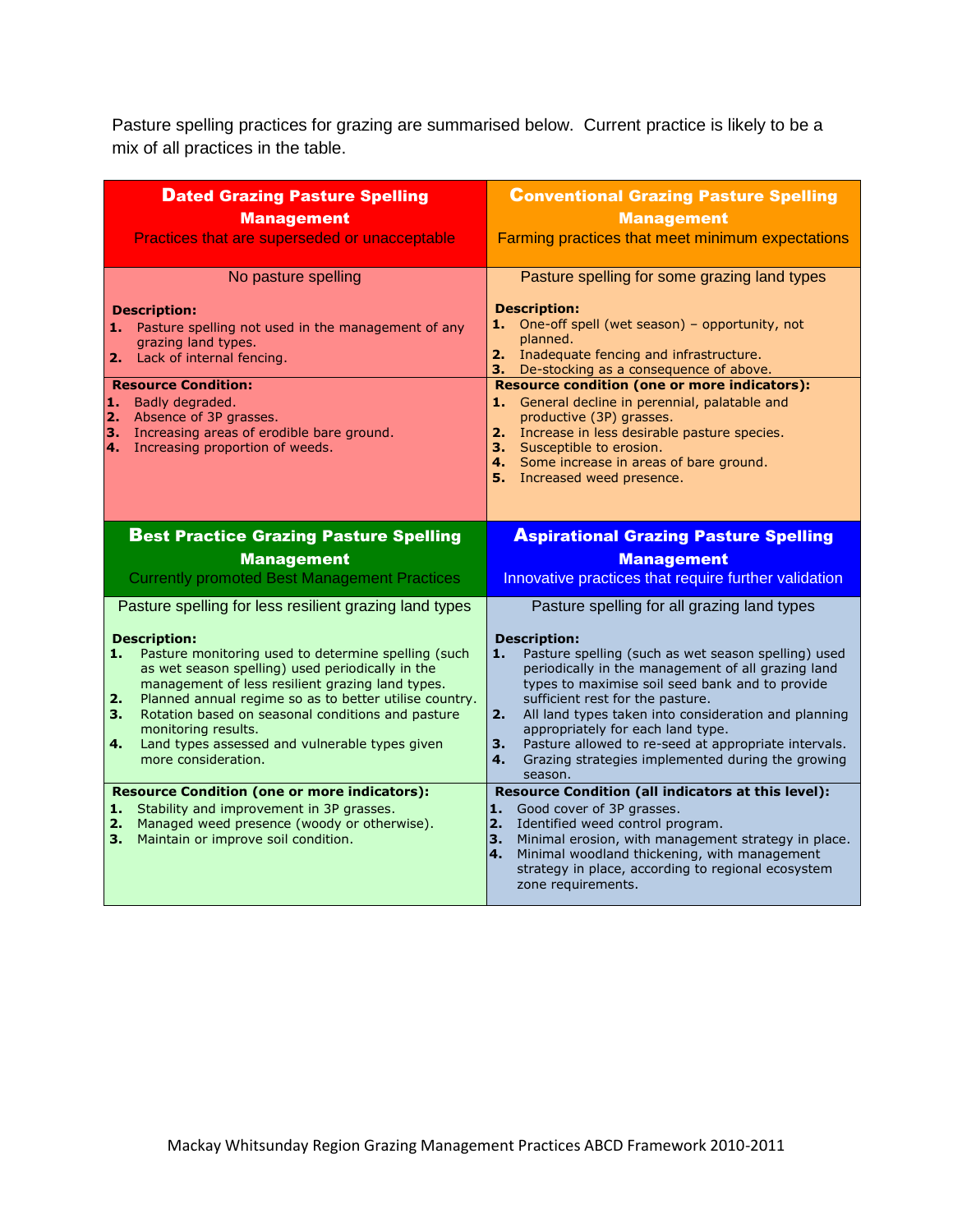Riparian management practices for grazing are summarised below. Current practice is likely to be a mix of all practices in the table.

| <b>Dated Grazing Riparian</b>                                                                                                                                                                                                                                                                                                                                                                                                                                                                                                                                                                                                                                                                                                                                                                                                                                                                                                                                    | <b>Conventional Grazing Riparian</b>                                                                                                                                                                                                                                                                                                                                                                                                                                                                                                                                                                                                                                                                                                                                                                                                                                                                                                                                                                                                                                                                                                                                                          |
|------------------------------------------------------------------------------------------------------------------------------------------------------------------------------------------------------------------------------------------------------------------------------------------------------------------------------------------------------------------------------------------------------------------------------------------------------------------------------------------------------------------------------------------------------------------------------------------------------------------------------------------------------------------------------------------------------------------------------------------------------------------------------------------------------------------------------------------------------------------------------------------------------------------------------------------------------------------|-----------------------------------------------------------------------------------------------------------------------------------------------------------------------------------------------------------------------------------------------------------------------------------------------------------------------------------------------------------------------------------------------------------------------------------------------------------------------------------------------------------------------------------------------------------------------------------------------------------------------------------------------------------------------------------------------------------------------------------------------------------------------------------------------------------------------------------------------------------------------------------------------------------------------------------------------------------------------------------------------------------------------------------------------------------------------------------------------------------------------------------------------------------------------------------------------|
| <b>Management</b>                                                                                                                                                                                                                                                                                                                                                                                                                                                                                                                                                                                                                                                                                                                                                                                                                                                                                                                                                | <b>Management</b>                                                                                                                                                                                                                                                                                                                                                                                                                                                                                                                                                                                                                                                                                                                                                                                                                                                                                                                                                                                                                                                                                                                                                                             |
| Practices that are superseded or unacceptable                                                                                                                                                                                                                                                                                                                                                                                                                                                                                                                                                                                                                                                                                                                                                                                                                                                                                                                    | Farming practices that meet minimum expectations                                                                                                                                                                                                                                                                                                                                                                                                                                                                                                                                                                                                                                                                                                                                                                                                                                                                                                                                                                                                                                                                                                                                              |
| No independent management of riparian / frontage<br>grazing land types<br><b>Description:</b><br>1. Riparian grazing land types are not managed<br>independently of other grazing land types.<br>Unrestricted access all year.<br>2.<br>Extended periods of excessive stocking rates.<br>з.                                                                                                                                                                                                                                                                                                                                                                                                                                                                                                                                                                                                                                                                      | Partial independent management of riparian /<br>frontage grazing land types<br><b>Description:</b><br>1. Riparian grazing land types are not managed<br>independently of other grazing land types.<br>Riparian zone not fenced or partly fenced.<br>2.<br>Off stream watering points used to encourage stock<br>з.<br>away from riparian area.                                                                                                                                                                                                                                                                                                                                                                                                                                                                                                                                                                                                                                                                                                                                                                                                                                                |
| <b>Resource Condition:</b><br>Bank erosion and slumping, eroding cattle tracks,<br>1.<br>minimal grass or vegetation cover, high weed<br>component.                                                                                                                                                                                                                                                                                                                                                                                                                                                                                                                                                                                                                                                                                                                                                                                                              | <b>Resource Condition (one or more indicators):</b><br>1. Bank erosion and slumping, eroding cattle tracks,<br>acceptable grass or vegetation cover, high weed<br>component.                                                                                                                                                                                                                                                                                                                                                                                                                                                                                                                                                                                                                                                                                                                                                                                                                                                                                                                                                                                                                  |
| <b>Best Practice Grazing Riparian</b>                                                                                                                                                                                                                                                                                                                                                                                                                                                                                                                                                                                                                                                                                                                                                                                                                                                                                                                            | <b>Aspirational Grazing Riparian</b>                                                                                                                                                                                                                                                                                                                                                                                                                                                                                                                                                                                                                                                                                                                                                                                                                                                                                                                                                                                                                                                                                                                                                          |
| <b>Management</b>                                                                                                                                                                                                                                                                                                                                                                                                                                                                                                                                                                                                                                                                                                                                                                                                                                                                                                                                                | <b>Management</b>                                                                                                                                                                                                                                                                                                                                                                                                                                                                                                                                                                                                                                                                                                                                                                                                                                                                                                                                                                                                                                                                                                                                                                             |
| <b>Currently promoted Best Management Practices</b>                                                                                                                                                                                                                                                                                                                                                                                                                                                                                                                                                                                                                                                                                                                                                                                                                                                                                                              | Innovative practices that require further validation                                                                                                                                                                                                                                                                                                                                                                                                                                                                                                                                                                                                                                                                                                                                                                                                                                                                                                                                                                                                                                                                                                                                          |
| Independent management of riparian / frontage<br>grazing land types<br><b>Description:</b><br>1.<br>Riparian grazing land types are managed<br>independently of other grazing land types where<br>practical.<br>2.<br>Where practical riparian areas fenced using<br>permanent robust fencing that is a minimum of 20m<br>from the top of the bank, where appropriate on<br>defined watercourses to create a riparian paddock.<br>3.<br>Carrying capacity based on pasture monitoring at<br>critical times conducted for riparian grazing land types.<br>4.<br>Stocking rates adjusted independently of other grazing<br>land types in response to pasture monitoring to<br>maintain higher ground cover for riparian grazing land<br>types.<br>5.<br>Preference for dry season grazing - regular, short<br>interval grazing period/s with wet season spelling to<br>maintain ground cover and minimise stock loss<br>6.<br>Off-stream watering points provided. | Regeneration or revegetation of native vegetation<br>within riparian / frontage grazing land types<br><b>Description:</b><br>Independent grazing management is applied to<br>1.<br>encourage natural regeneration (weed control) or<br>revegetation of a native riparian vegetation buffer (at<br>least 10m wide) from the top of the bank.<br>Riparian areas fenced using permanent robust<br>2.<br>fencing that is located above the seasonal flood zone<br>(if practical) a minimum of 20+m from the top of the<br>bank.<br>3.<br>Exclusion of stock is conducted while native riparian<br>vegetation buffer is established up to 5m tall. The<br>native riparian vegetation buffer consists of local<br>native trees & shrubs constant with the original<br>regional ecosystem.<br>4.<br>Selective grazing consistent with 'B' class practice<br>can be implemented to manage pasture grass<br>adjacent to the native riparian vegetation buffer,<br>once the native riparian vegetation buffer is<br>established.<br>Preference for dry season grazing - regular, short<br>5.<br>interval grazing period/s with wet season spelling to<br>maintain ground cover and minimise stock loss. |
| <b>Resource Condition (one or more indicators):</b><br>Reduced riparian bank slumpage with adequate grass<br>1.<br>and vegetation cover.                                                                                                                                                                                                                                                                                                                                                                                                                                                                                                                                                                                                                                                                                                                                                                                                                         | Resource Condition (all indicators at this level):<br>1. Stable riparian banks with well established or<br>regenerating native riparian vegetation buffer at least<br>10m wide from the top of the bank.                                                                                                                                                                                                                                                                                                                                                                                                                                                                                                                                                                                                                                                                                                                                                                                                                                                                                                                                                                                      |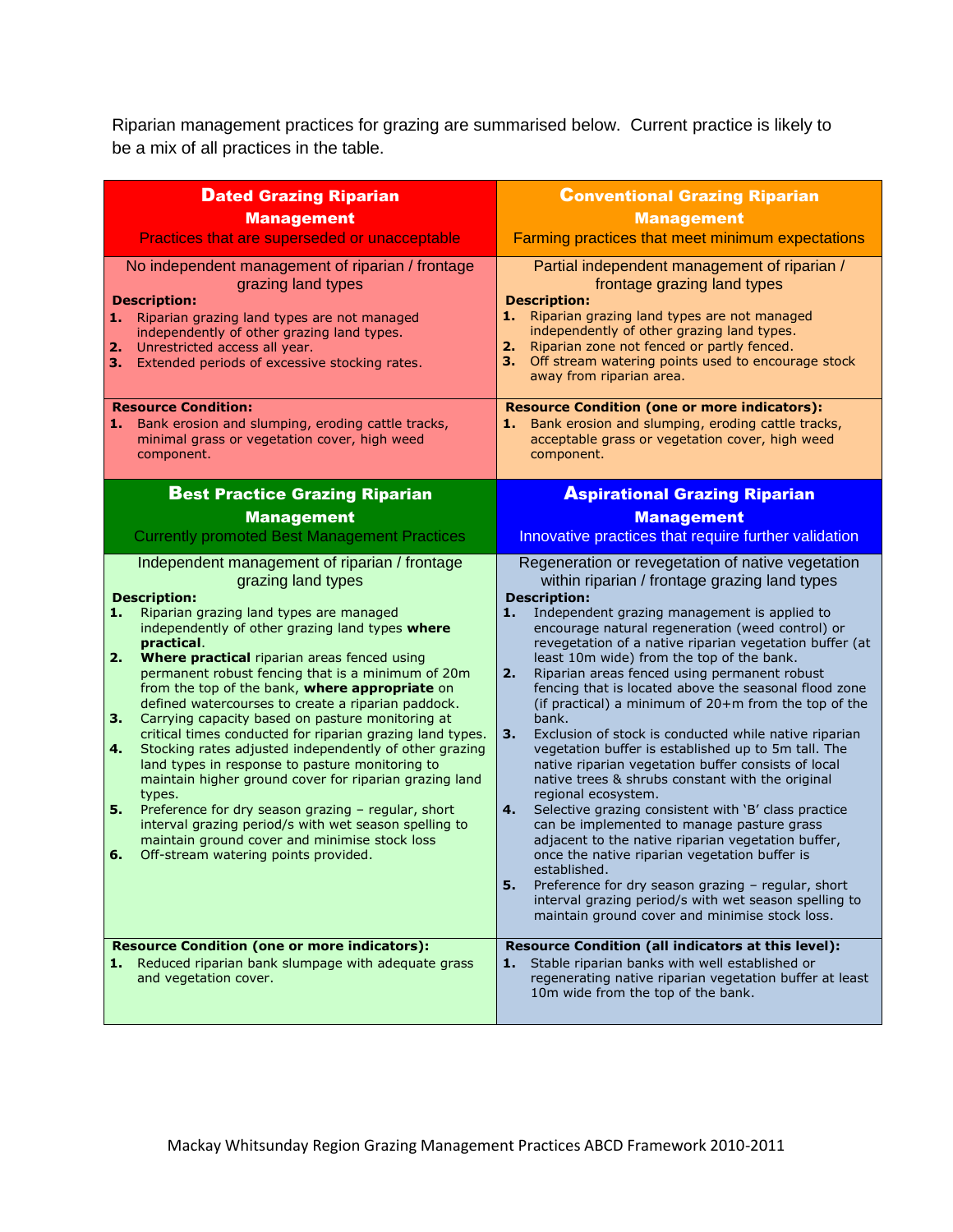Gully management practices for grazing are summarised below. Current practice is likely to be a mix of all practices in the table

| <b>Dated Gully</b><br><b>Management</b><br>Practices that are superseded or unacceptable<br>No gully management<br><b>Description:</b><br>1. Gully management not used for any grazing land types.<br><b>Resource Condition:</b><br>Actively eroding gullies, with moving sediment.<br>1.                                                                                                                                                                                                                                                                                                                                                                                                                                                                                                                                                                                                                                                 | <b>Conventional Gully</b><br><b>Management</b><br>Farming practices that meet minimum expectations<br>Gully management for identified risk areas<br><b>Description:</b><br>1. Identification of risk areas with appropriate action<br>taken.<br>2. No rehabilitation of identified eroding gullies.<br><b>Resource Condition (one or more indicators):</b><br>1. Actively eroding gullies, with moving sediment.                                                                                                                                                                                                                                                                                                                                                                                                                                                                                                                               |
|-------------------------------------------------------------------------------------------------------------------------------------------------------------------------------------------------------------------------------------------------------------------------------------------------------------------------------------------------------------------------------------------------------------------------------------------------------------------------------------------------------------------------------------------------------------------------------------------------------------------------------------------------------------------------------------------------------------------------------------------------------------------------------------------------------------------------------------------------------------------------------------------------------------------------------------------|------------------------------------------------------------------------------------------------------------------------------------------------------------------------------------------------------------------------------------------------------------------------------------------------------------------------------------------------------------------------------------------------------------------------------------------------------------------------------------------------------------------------------------------------------------------------------------------------------------------------------------------------------------------------------------------------------------------------------------------------------------------------------------------------------------------------------------------------------------------------------------------------------------------------------------------------|
| <b>Best Practice Gully</b>                                                                                                                                                                                                                                                                                                                                                                                                                                                                                                                                                                                                                                                                                                                                                                                                                                                                                                                | <b>Aspirational Gully</b>                                                                                                                                                                                                                                                                                                                                                                                                                                                                                                                                                                                                                                                                                                                                                                                                                                                                                                                      |
| <b>Management</b><br><b>Currently promoted Best Management Practices</b>                                                                                                                                                                                                                                                                                                                                                                                                                                                                                                                                                                                                                                                                                                                                                                                                                                                                  | <b>Management</b><br>Innovative practices that require further validation                                                                                                                                                                                                                                                                                                                                                                                                                                                                                                                                                                                                                                                                                                                                                                                                                                                                      |
| Gully management for vulnerable grazing land types<br><b>Description:</b><br>Prevent establishment of new gullies and contain<br>1.<br>expansion of established gullies in susceptible or<br>vulnerable grazing land types.<br>2.<br>Fencing (temporary or permanent) of rehabilitated area<br>and manage independently during rehabilitation period.<br>Planning for infrastructure takes into account<br>З.<br>minimisation of risk to gully erosion.<br>Monitoring susceptible areas and implementation of<br>4.<br>restoration activities - appropriate and site specific,<br>including mechanical intervention.<br>Stocking rates adjusted independently of other grazing<br>5.<br>land types in response to pasture monitoring to<br>maintain higher ground cover within the active gully<br>catchment.<br>6.<br>Carrying capacity based on pasture monitoring at<br>critical times conducted for vulnerable grazing land<br>types. | Gully management for all grazing land types<br><b>Description:</b><br>- 3. Same as 'B' class.<br>1.<br>4.<br>All grazing land types in the active gully catchment<br>are managed independently of other grazing land<br>types where appropriate.<br>Carrying capacity based on consideration of longer<br>5.<br>term inter-annual variability and monitoring in critical<br>periods conducted for grazing land types in the active<br>gully catchment.<br>Active stabilisation of gullies using restoration or<br>6.<br>mechanical intervention.<br>Stocking rates adjusted independently of other<br>$\overline{7}$ .<br>grazing land types in response to pasture monitoring<br>to maintain higher ground cover within the active<br>gully catchment.<br>Annual or biannual wet season spelling or complete<br>8.<br>exclusion is conducted for grazing land types within<br>the active gully catchment during the rehabilitation<br>period. |
| <b>Resource Condition (one or more indicators):</b><br>Reduction in the expansion of gully erosion or<br>1.<br>movement of sediment out of gully areas.                                                                                                                                                                                                                                                                                                                                                                                                                                                                                                                                                                                                                                                                                                                                                                                   | Resource Condition (all indicators at this level):<br>1. Stable gullies, no expanding gully erosion or<br>movement of sediment out of gully areas. Increasing<br>vegetation cover in erosion prone gullies.                                                                                                                                                                                                                                                                                                                                                                                                                                                                                                                                                                                                                                                                                                                                    |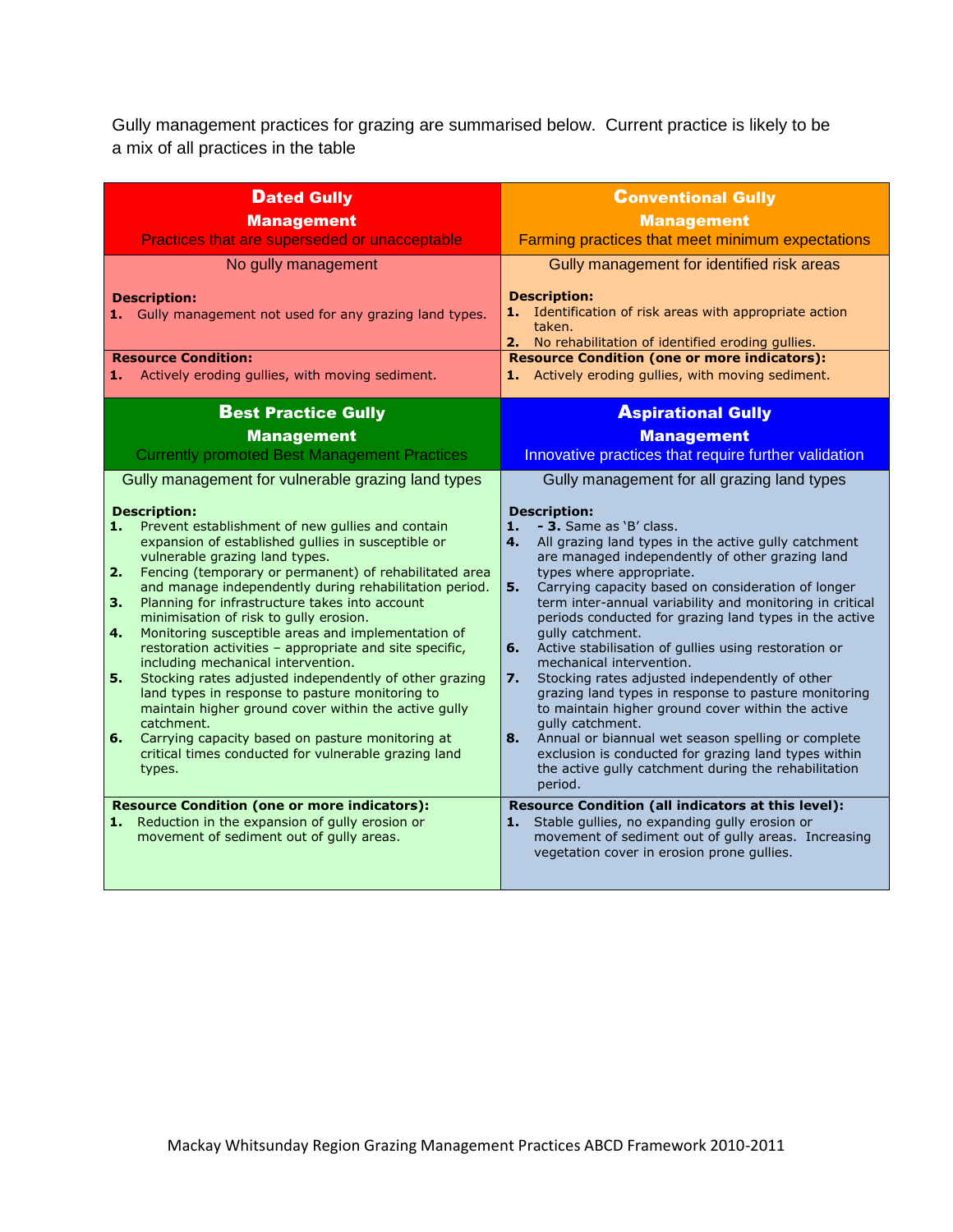Nutrient management practices are summarised below. As grazing nutrient management progresses to B and A class there is increasing precision in management of nutrient inputs to optimise the supply of nutrients to the pasture. The use of equipment as defined in this table can be owned individually, share-owned, or contracted.

| <b>Dated Grazing Nutrient</b>                                                                                        | <b>Conventional Grazing Nutrient</b>                                                                           |
|----------------------------------------------------------------------------------------------------------------------|----------------------------------------------------------------------------------------------------------------|
| <b>Management</b>                                                                                                    | <b>Management</b>                                                                                              |
| Practices that are superseded or unacceptable                                                                        | Farming practices that meet minimum                                                                            |
|                                                                                                                      | expectations                                                                                                   |
| No Nutrient Management                                                                                               | All land types managed the same for nutrient<br>applications                                                   |
| <b>Description:</b>                                                                                                  | <b>Description:</b>                                                                                            |
| 1. No nutrient program or opportunistic (price-based)                                                                | Applying fertiliser based on visual assessment, and<br>1.                                                      |
| unregulated application.                                                                                             | historic application.<br>2.<br>Limited soil testing.                                                           |
|                                                                                                                      | Uneven application of fertiliser with limited<br>3.                                                            |
|                                                                                                                      | calibration of application equipment.<br>One rate application to all land types/property.<br>4.                |
|                                                                                                                      |                                                                                                                |
| <b>Machinery:</b>                                                                                                    | <b>Machinery:</b>                                                                                              |
| 1. Broadcast applicator.                                                                                             | 1.<br>Broadcast applicator.                                                                                    |
| <b>Best Practice Grazing Nutrient</b>                                                                                | <b>Aspirational Grazing Nutrient</b>                                                                           |
| <b>Management</b>                                                                                                    | <b>Management</b>                                                                                              |
| <b>Currently promoted Best Management Practices</b>                                                                  | Innovative practices that require further validation                                                           |
|                                                                                                                      |                                                                                                                |
| Land types managed independently for nutrient                                                                        | Variable rate nutrient application within                                                                      |
| application                                                                                                          | land types                                                                                                     |
| <b>Description:</b>                                                                                                  | <b>Description:</b>                                                                                            |
| 1.<br>Conduct soil tests per representative soil type/land<br>type and appropriate fertilizer application related to | 1.<br>Geo-referenced soil sampling in identified, specific<br>zones in paddocks each year, which includes more |
| soil test results/pasture composition/land type.                                                                     | comprehensive sampling.                                                                                        |
| Legumes introduced for increased pasture protein<br>2.                                                               | Apply variable fertiliser rates between paddocks<br>2.                                                         |
| and nitrogen soil levels.<br>Timing nutrient applications with respect to seasonal<br>3.                             | based on representative soil type.<br>As for 'B' class management.<br>3.                                       |
| conditions, rainfall probabilities and appropriate                                                                   | Soil ameliorants to achieve desirable pH.<br>4.                                                                |
| ground cover density (nitrogen-end of wet season /<br>phosphorous-pre wet season where practical).                   | Planned pasture renovation based on analysis of<br>5.<br>soil compaction measurements and appropriately        |
| Seasonally timed strategic pasture renovation to<br>4.                                                               | timed and even application of fertiliser through                                                               |
| reduce compaction issues.                                                                                            | regular calibration.                                                                                           |
| Even application of fertiliser and regular calibration.<br>5.<br>Strategic high nitrogen paddocks (grazing or<br>6.  | Strategic high nitrogen paddocks (grazing or<br>6.<br>fodder).                                                 |
| fodder).                                                                                                             | $\overline{7}$ .<br>NIRS sampling.                                                                             |
| $\overline{\mathbf{z}}$<br>GPS guidance (light bar or auto steer) in fertiliser<br>application.                      |                                                                                                                |
| 8.                                                                                                                   |                                                                                                                |
| <b>Machinery:</b>                                                                                                    |                                                                                                                |
|                                                                                                                      | <b>Machinery:</b>                                                                                              |
| Application of granular or liquid fertiliser with GPS<br>1.<br>guidance.                                             | Ability to adjust rate for granular or liquid<br>1.<br>applicators with GPS guidance.                          |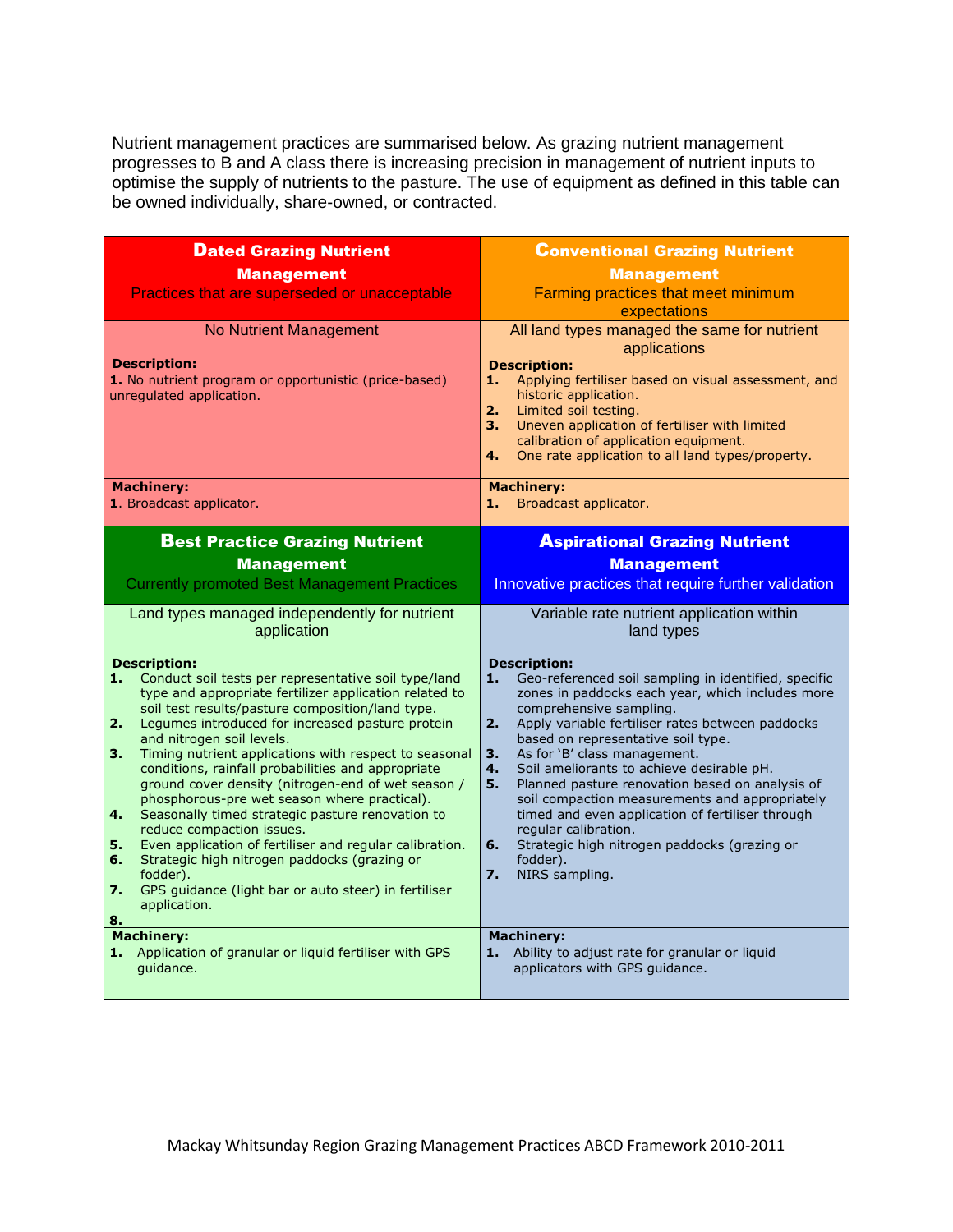Chemical management practices are summarised below. The term chemical is used in this section is a general classification including herbicides, fungicides, rodenticides and insecticides for which similar management principals apply. The equipment as defined in this table does not have to be owned individually (e.g. can be share-owned, contracted or other).

| <b>Dated Grazing Chemical</b>                                                                                                                                                                                                                                                                                                                                                                                                                                                                                                                                                                                                                                                                                                                                                                                                                                                                                                                                                                                                      | <b>Conventional Grazing Chemical</b>                                                                                                                                                                                                                                                                                                                                                                                                                                                                                                              |
|------------------------------------------------------------------------------------------------------------------------------------------------------------------------------------------------------------------------------------------------------------------------------------------------------------------------------------------------------------------------------------------------------------------------------------------------------------------------------------------------------------------------------------------------------------------------------------------------------------------------------------------------------------------------------------------------------------------------------------------------------------------------------------------------------------------------------------------------------------------------------------------------------------------------------------------------------------------------------------------------------------------------------------|---------------------------------------------------------------------------------------------------------------------------------------------------------------------------------------------------------------------------------------------------------------------------------------------------------------------------------------------------------------------------------------------------------------------------------------------------------------------------------------------------------------------------------------------------|
| <b>Management</b>                                                                                                                                                                                                                                                                                                                                                                                                                                                                                                                                                                                                                                                                                                                                                                                                                                                                                                                                                                                                                  | <b>Management</b>                                                                                                                                                                                                                                                                                                                                                                                                                                                                                                                                 |
| Practices that are superseded or unacceptable                                                                                                                                                                                                                                                                                                                                                                                                                                                                                                                                                                                                                                                                                                                                                                                                                                                                                                                                                                                      | Farming practices that meet minimum expectations                                                                                                                                                                                                                                                                                                                                                                                                                                                                                                  |
| Unplanned chemical management<br><b>Description:</b><br>1.<br>Inappropriate and reactive application and use of<br>chemicals.<br>2.<br>One herbicide strategy for the whole farm based on<br>historic application rates or rules of thumb.<br>Often the maximum lable rate of residual and<br>3.<br>knockdown products used irrespective of weed<br>pressure.<br>4<br>No drift control.<br>5.<br>No calibration knowledge.<br>Poorly maintained machinery.<br>6.                                                                                                                                                                                                                                                                                                                                                                                                                                                                                                                                                                   | Basic chemical management<br><b>Description:</b><br>Basic weed strategy based on chemicals.<br>1.<br>2.<br>Reactive preventative weed control.<br>3. Alternate strategies not considered.<br>4. Infrequent calibration of spray equipment conducted and<br>limited nozzle maintenance.<br>5. Limited chemical selection based on one or two strategies<br>6. Limited knowledge of appropriate chemicals and<br>application rates.<br>7. Minimal Personal Protection Equipment (PPE).<br>Meet legislative requirements for chemical storage,<br>8. |
| 7.<br>Inappropriate nozzles used.                                                                                                                                                                                                                                                                                                                                                                                                                                                                                                                                                                                                                                                                                                                                                                                                                                                                                                                                                                                                  | application and disposal.                                                                                                                                                                                                                                                                                                                                                                                                                                                                                                                         |
| <b>Machinery:</b><br>Standard spray rig, with conventional nozzles.<br>1.                                                                                                                                                                                                                                                                                                                                                                                                                                                                                                                                                                                                                                                                                                                                                                                                                                                                                                                                                          | 9. Drift control measures in place.<br><b>Machinery:</b><br>1. Standard spray rig, with a suitable range of nozzles for<br>various application tasks.                                                                                                                                                                                                                                                                                                                                                                                             |
| <b>Best Practice Grazing Chemical</b>                                                                                                                                                                                                                                                                                                                                                                                                                                                                                                                                                                                                                                                                                                                                                                                                                                                                                                                                                                                              | <b>Aspirational Grazing Chemical</b>                                                                                                                                                                                                                                                                                                                                                                                                                                                                                                              |
| <b>Management</b>                                                                                                                                                                                                                                                                                                                                                                                                                                                                                                                                                                                                                                                                                                                                                                                                                                                                                                                                                                                                                  | <b>Management</b>                                                                                                                                                                                                                                                                                                                                                                                                                                                                                                                                 |
| <b>Currently promoted Best Management Practices</b>                                                                                                                                                                                                                                                                                                                                                                                                                                                                                                                                                                                                                                                                                                                                                                                                                                                                                                                                                                                | Innovative practices that require further validation                                                                                                                                                                                                                                                                                                                                                                                                                                                                                              |
| Strategic chemical management<br><b>Description:</b><br>Implementation of new application technology for,<br>1.<br>improved placement, timing and drift reduction.<br>2.<br>Choice of herbicides and application rates based on<br>weed spectrum and growth stage.<br>3.<br>Knockdown herbicides replace residual herbicides<br>where practical (residual herbicides only used<br>where weed species and pressure demands it).<br>4.<br>Timing chemical applications with respect to weed<br>stage, irrigation and rainfall probabilities.<br>5.<br>Integrated weed control approach to weed<br>management including chemical, mechanical<br>biological and nutrition.<br>The impact of chemicals on beneficial legumes<br>6.<br>considered.<br>7.<br>Completed accreditation and competency<br>requirements for chemical usage.<br>8.<br>Frequent calibration of spray equipment including<br>appropriate nozzle maintenance.<br>9.<br>Methods in place to prevent weed seed spread and<br>property hygiene.<br><b>Machinery:</b> | Strategic, spatial and innovative chemical management<br><b>Description:</b><br>- 9. Same as 'B' class.<br>2.<br>10. Targeted herbicide strategies within paddocks.<br>11. Spatial recording of the control of major weed species<br>with GPS.<br>12. GPS guidance (light bar or auto steer) in chemical<br>application.<br>13. NIR detection and control of weeds.<br>14. Low rates of nitrogen used to strategically outcompete<br>low level weed infestations.<br><b>Machinery:</b>                                                            |
| Boom/less jets, low drift nozzles (matched to job),<br>1.<br>splatter guns, wick wipers with manual rate control.<br>Pressure sprayers, knapsack sprayers, stem<br>2.<br>injection/cut stump and slashers.<br><b>3.</b> GPS.                                                                                                                                                                                                                                                                                                                                                                                                                                                                                                                                                                                                                                                                                                                                                                                                       | Boom jets, low drift nozzles (matched to job), splatter<br>1.<br>guns, wick wipers with manual rate control.<br>NIR detectors.<br>2.<br>3.<br>GPS guidance.<br>Low impact machinery.<br>4.                                                                                                                                                                                                                                                                                                                                                        |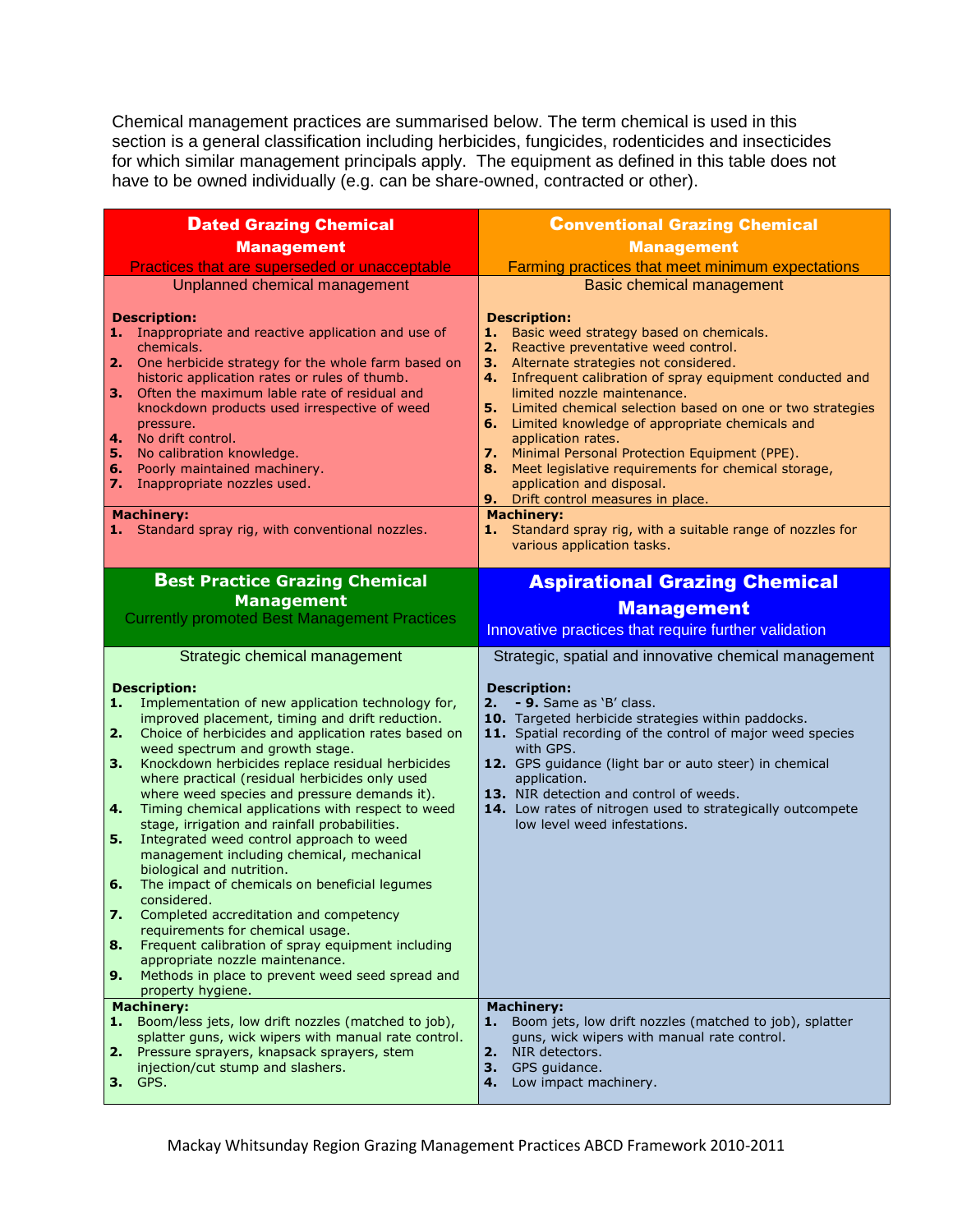| <b>Dated Grazing Planning &amp;</b>                                                                                                                                                                                                                                                                                                                                                                                                                                                                                                                                                                                                | <b>Conventional Grazing Planning &amp;</b>                                                                                                                                                                                                                                                                                                                                                                                                                                                                                                                                                                                                                                                                                        |
|------------------------------------------------------------------------------------------------------------------------------------------------------------------------------------------------------------------------------------------------------------------------------------------------------------------------------------------------------------------------------------------------------------------------------------------------------------------------------------------------------------------------------------------------------------------------------------------------------------------------------------|-----------------------------------------------------------------------------------------------------------------------------------------------------------------------------------------------------------------------------------------------------------------------------------------------------------------------------------------------------------------------------------------------------------------------------------------------------------------------------------------------------------------------------------------------------------------------------------------------------------------------------------------------------------------------------------------------------------------------------------|
| <b>Record Keeping</b>                                                                                                                                                                                                                                                                                                                                                                                                                                                                                                                                                                                                              | <b>Record Keeping</b>                                                                                                                                                                                                                                                                                                                                                                                                                                                                                                                                                                                                                                                                                                             |
| Practices that are superseded or unacceptable                                                                                                                                                                                                                                                                                                                                                                                                                                                                                                                                                                                      | Farming practices that meet minimum expectations                                                                                                                                                                                                                                                                                                                                                                                                                                                                                                                                                                                                                                                                                  |
| <b>Description:</b><br>No current practice review completed.<br>1.<br>No formal records kept.<br>2.<br>Records kept in head.<br>з.<br>No forward planning for property improvement or<br>4.<br>increased sustainability.<br>5. No farm map.<br>6. No financial planning.                                                                                                                                                                                                                                                                                                                                                           | <b>Description:</b><br>No current practice review completed.<br>1.<br>2. Basic record keeping.<br>Basic records kept in pocket notebook or similar<br>з.<br>highlighting major events.<br>4. Some forward planning into business.<br>5. No or outdated farm map.<br>6. Financial planning for current year.                                                                                                                                                                                                                                                                                                                                                                                                                       |
| <b>Best Practice Grazing Planning &amp;</b>                                                                                                                                                                                                                                                                                                                                                                                                                                                                                                                                                                                        | <b>Aspirational Grazing Planning &amp;</b>                                                                                                                                                                                                                                                                                                                                                                                                                                                                                                                                                                                                                                                                                        |
| <b>Record Keeping</b>                                                                                                                                                                                                                                                                                                                                                                                                                                                                                                                                                                                                              | <b>Record Keeping</b>                                                                                                                                                                                                                                                                                                                                                                                                                                                                                                                                                                                                                                                                                                             |
| <b>Currently promoted Best Management Practices</b>                                                                                                                                                                                                                                                                                                                                                                                                                                                                                                                                                                                | Innovative practices that require further validation                                                                                                                                                                                                                                                                                                                                                                                                                                                                                                                                                                                                                                                                              |
| <b>Planning and record keeping:</b><br>Current practice review completed.<br>1.<br>Formal record keeping process established.<br>2.<br>Records kept in a paddock journal or diary.<br>3.<br>Develop and implement a grazing land management<br>4.<br>plan, including a plan for water infrastructure.<br>Identify grazing land types and pasture types for<br>5.<br>each paddock using farm maps.<br>Record pasture condition and stocking rates.<br>6.<br>Farm map in electronic or paper format.<br>7.<br>Paper or electronic records kept (photos).<br>8.<br>Basic financial planning for current and following<br>9.<br>years. | <b>Planning and record keeping:</b><br>Current practice review completed.<br>1.<br>High quality formal electronic records kept.<br>2.<br>Develop and implement a grazing land management plan<br>3.<br>which is updated regularly, including a plan for water<br>infrastructure.<br>Identify grazing land types, pasture types, weed pressure<br>4.<br>and variability within each paddock using GPS and<br>mapping technology.<br>Pasture assessments conducted on a regular basis to<br>5.<br>formulate accurate pasture budgeting using tools such as<br>'Stocktake'.<br>Electronic farm map.<br>6.<br>Records kept in computer database.<br>7.<br>Business regularly benchmarked using tools such as 'Profit<br>8.<br>Probe'. |